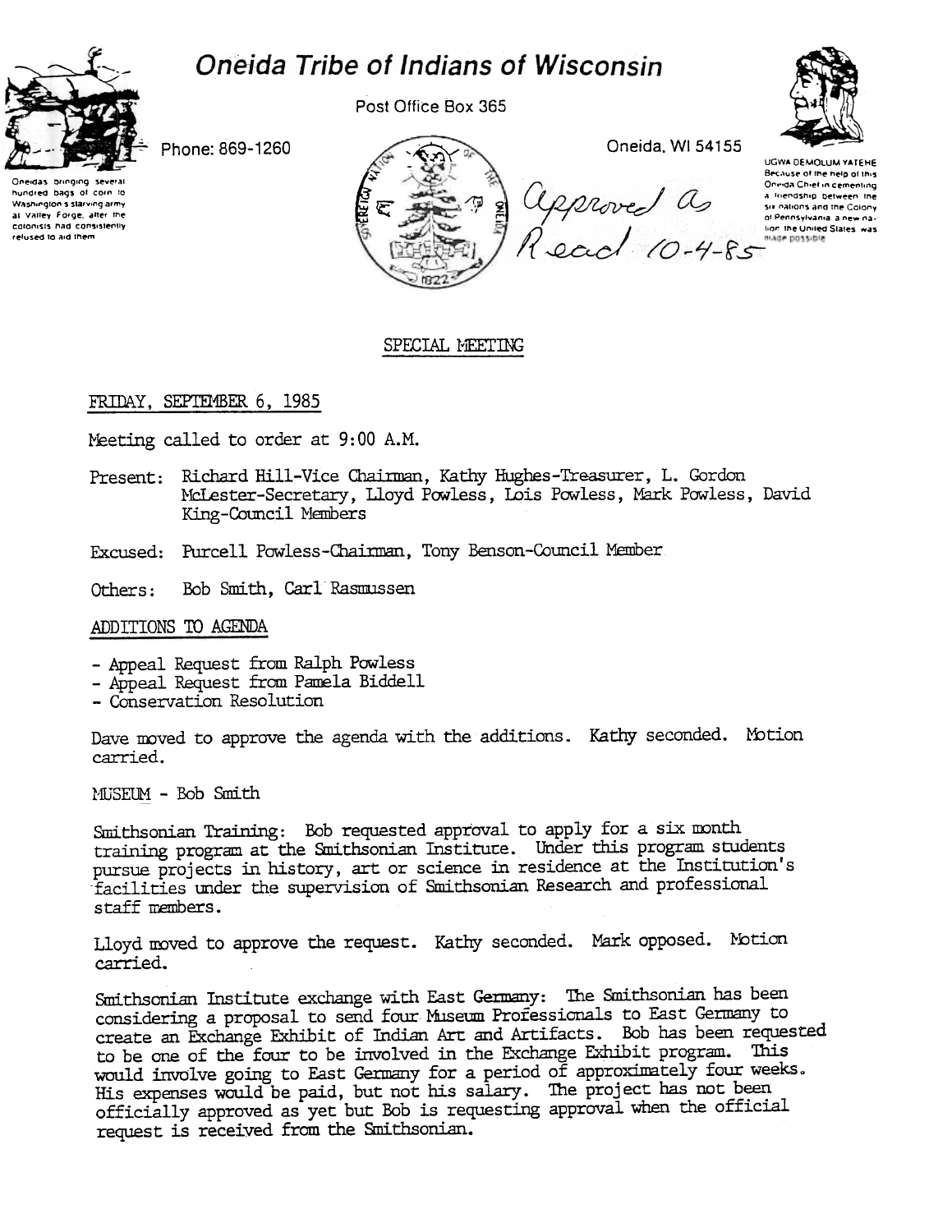ONEIDA TRIBE OF INDIANS OF WISCONSIN Special Meeting - September 6, 1985 Page 2

#### SMITHSONIAN (CONTINUED)

Lloyd moved to approve the travel request to East Germany. Kathy seconde Lois and Mark opposed. Motion carried.

Bob requested a half-time tour guide for the Museum and also funding to create a slide presentation on Oneida's in the Military. The projected budget is \$1,047.00.

These requests were referred to Don Wilson to follow up on.

TRAVEL REQUEST - Lloyd Powless

Lloyd is requesting approval to attend the American Indian Language and Culture Education Meeting in Madison, WI on September 11, 1985.

Lois moved to approve, Dave seconded. Mark opposed. Lloyd abstained Moti carried.

### FINANCE AND APPROPRIATION RECOMMENDATIONS PER MEMO OF  $9/4/85$  - Kathy Hughes

1. Equipment Purchase - Request for a typesetter for the Printing Enterprise at a cost of \$15,150. 00. There is a balance of \$9,600.00 remaining fran the sale of Pitney Bowes so an additional \$5, 000. 00 is needed. The Finance & Appropriations Committee recommended approval of an additional \$5,000.00 coming from the General Fund-Enterprise Acquisitions

Mark moved to approve, Lloyd seconded. Gordon opposed because no business plan has been submitted as directed by the Business Committee. Motion carried.

Activity Center Addition Close-Out - Carl Rasmussen requested an  $2.$ additional \$3,229.33 to payoff the last two contractors. Finance & Appropriations recommended approval and funds to come from General Fund Capital Improvements.

Mark moved to approve, Dave seconded. Motion carried.

LETTER OF SUPPORT - TITLE IV INDIAN EDUCATION PROGRAM GRANT - Lloyd Powless

Letter is addressed to Dorothy LePage, American Indian Coordinator.

The stereotypes, racism and discrimination continue in our society. Cne way to address these issues is by educating the Education System and its components.

I support the Title IV, Indian Education Program Grant because teachers, administrators and ancillary personnel in schools do not have a good understanding of Native Americans and Native American issues. It is my hope that this can be a step forward in improved intercultural relations in Wisconsin.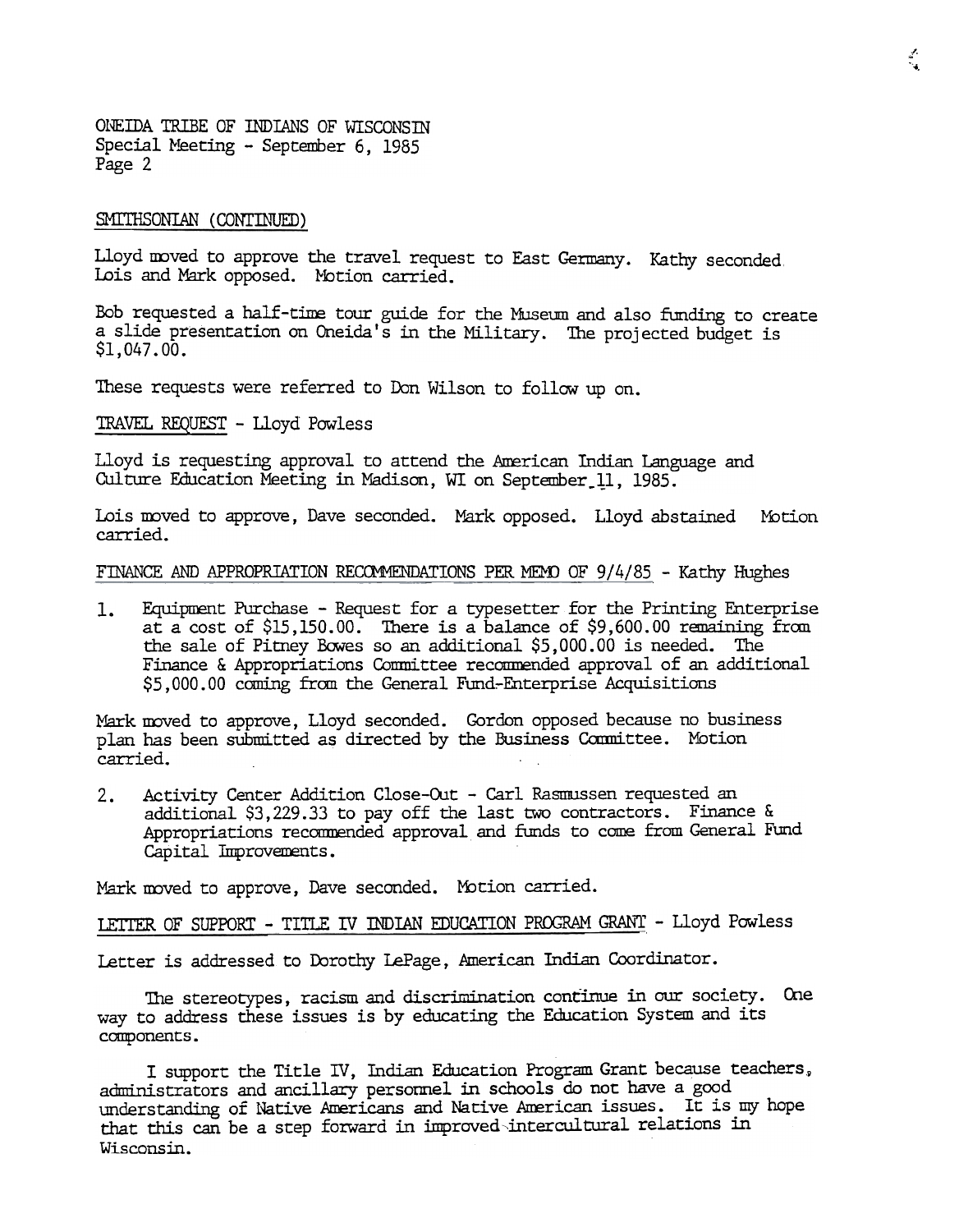ONEIDA TRIBE OF INDIANS OF WISCONSIN Special Meeting - September 6, 1985 Page 3

## LETTER OF SUPPORT (CONTINUED)

Kathy moved to approve the support letter, Gordon seconded. Mark opposed. Motion carried.

RESOLUTION  $#9-6-85-A$ 

Resolution #9-6-85-A is for Wildlife Management Grant for additional \$23,500.00 from the Bureau of Indian Affairs.

Dave moved to approve Resolution  $#9-6-85-A$ . Lois seconded. Motion carried.

ENGINEERING SERVICES FOR THE WATER & SEWER HOOK-UP AND STORM SEWER DESIGN AT THE IRENE MOORE ACTIVITY CENTER - Carl Rasmussen

- Carl presented a proposal from Robert E. Lee and Associates, Inc. to revise the plans for the water and sewer services coming into the building at an approximate cost of \$1,500.00 and to design a storm sewer plan to correct the present water problems at an approximate cost of \$1,200.00

Gordon moved to approve, Lloyd seconded. Motion carried.

9:45 A.M. The Business Committee went into Executive Session for discussion on the proposed installment contract for Patricia Cornelius.

Others Present Francis Skenandore, Sharon Cornelius, Jerry Hill and Chris Doxtator.

10:10 A.M., the Business Committee came out of Executive Session.

Lois moved to approve the installment contract. Dave seconded. Mark abstained. Motion carried.

# APPEAL FROM RALPH POWLESS & PAMELA BIDDELL ON THEIR TERMINATION FROM THE **HOUSTNG**

Mark moved to accept the appeal requests from Ralph Powless and Pamela Biddell. Dave seconded. Lloyd opposed.

Lois and Kathy did not vote. Motion carried.

Mark moved to inform the Housing Authority, Ralph Powless and Pamela Biddell that the appeals have been accepted and that all action on this termination is hereby stayed, pending review of the records. The Housing Authority is to submit a full record of all the proceedings pertaining to their decisions and Ralph Powless and Pamela Biddell will be notified that they may submit material pertaining to the same proceedings to the Business Committee in writing by September 24, 1985. Gordon seconded. Lloyd opposed. Kathy and Lois did not vote. Motion carried.